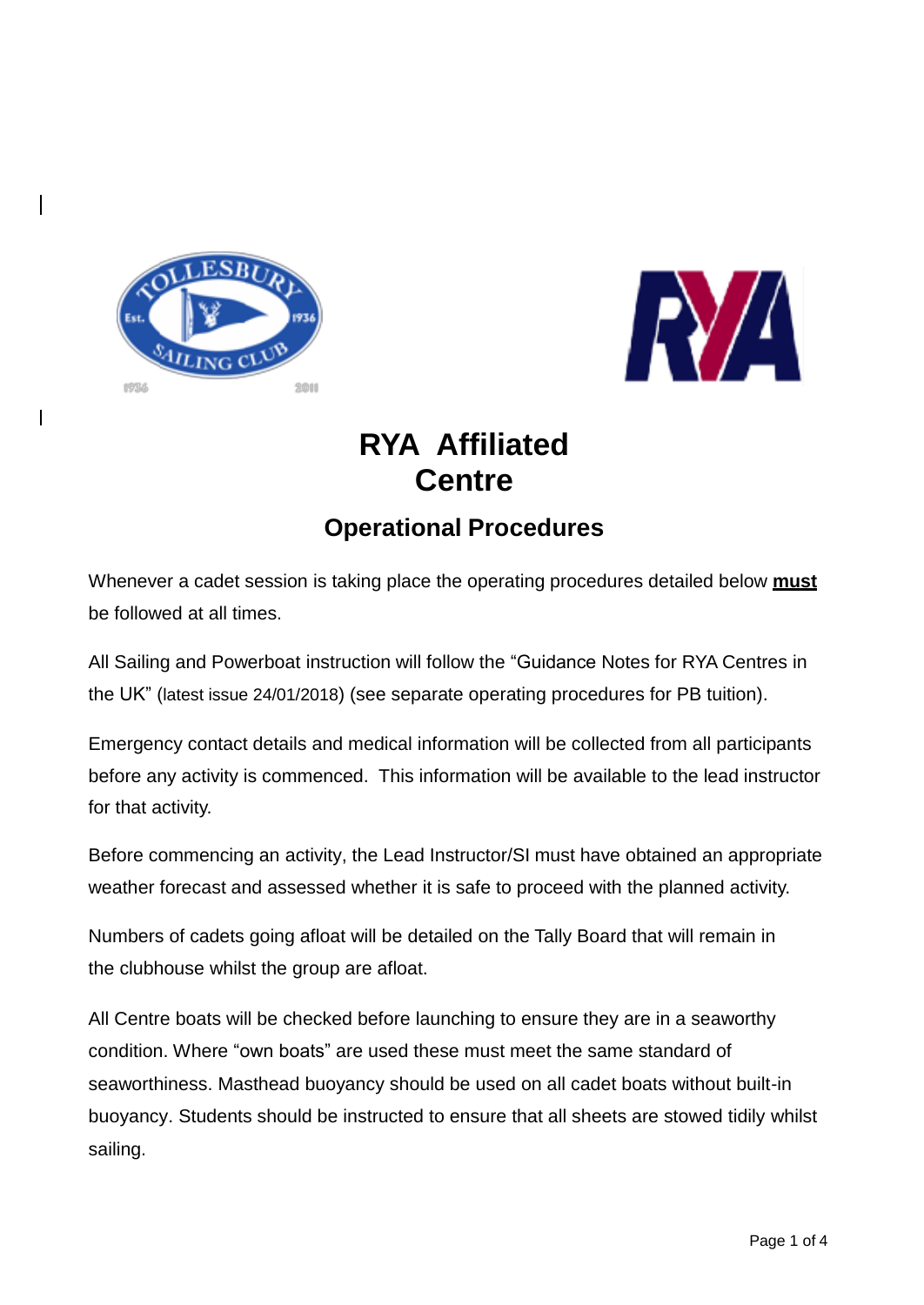All activity will take place within Tollesbury Creek and the Blackwater Estuary. The Blackwater Estuary is Category D water. The Centre does not at present offer tuition for the activities of Keelboats, Windsurfing or Personal Watercraft.

### **Supervision**

All training activities will be supervised as follows:

| <b>Activity</b> | Supervised by            |
|-----------------|--------------------------|
| Dinghy sailing  | Dinghy Senior Instructor |

### **Safety Boat Cover**

Safety boats will be manned by at least one experienced helm (ideally RYA qualified safety boat or PB2). All training activities will operate with the following ratios as a minimum:

| <b>Activity</b>                    | <b>Safety Boats</b>            |                  |
|------------------------------------|--------------------------------|------------------|
| Dinghies (single handed or crewed) | Up to 6 dinghies               | 1 safety boat    |
|                                    | 7 to 15 dinghies               | 2 safety boats   |
|                                    | More than 15 dinghies<br>boats | 3 or more safety |

#### **Tuition**

Cadet sailing sessions will be led by an RYA Senior Instructor and supported by a team of experienced dinghy sailors/instructors.

All training activities will operate with the following ratios as a minimum:

| Type of craft          | <b>Student: Instructor ratio</b>                                                                     |
|------------------------|------------------------------------------------------------------------------------------------------|
| Crewed dinghies        | 3:1 for beginners with instructor onboard<br>Maximum 9:1 but not more than 6 boats per<br>instructor |
| Single handed dinghies | 6:1 (applies only whilst boats are used as single-<br>handers)                                       |
| Powerboats             | 3:1 for levels 1 and 2                                                                               |

#### **Health and Safety**

All participants must be checked to ensure suitable clothing is worn for the activity.

All participants must wear a buoyancy aid of minimum 50 Newton standard and be in good condition.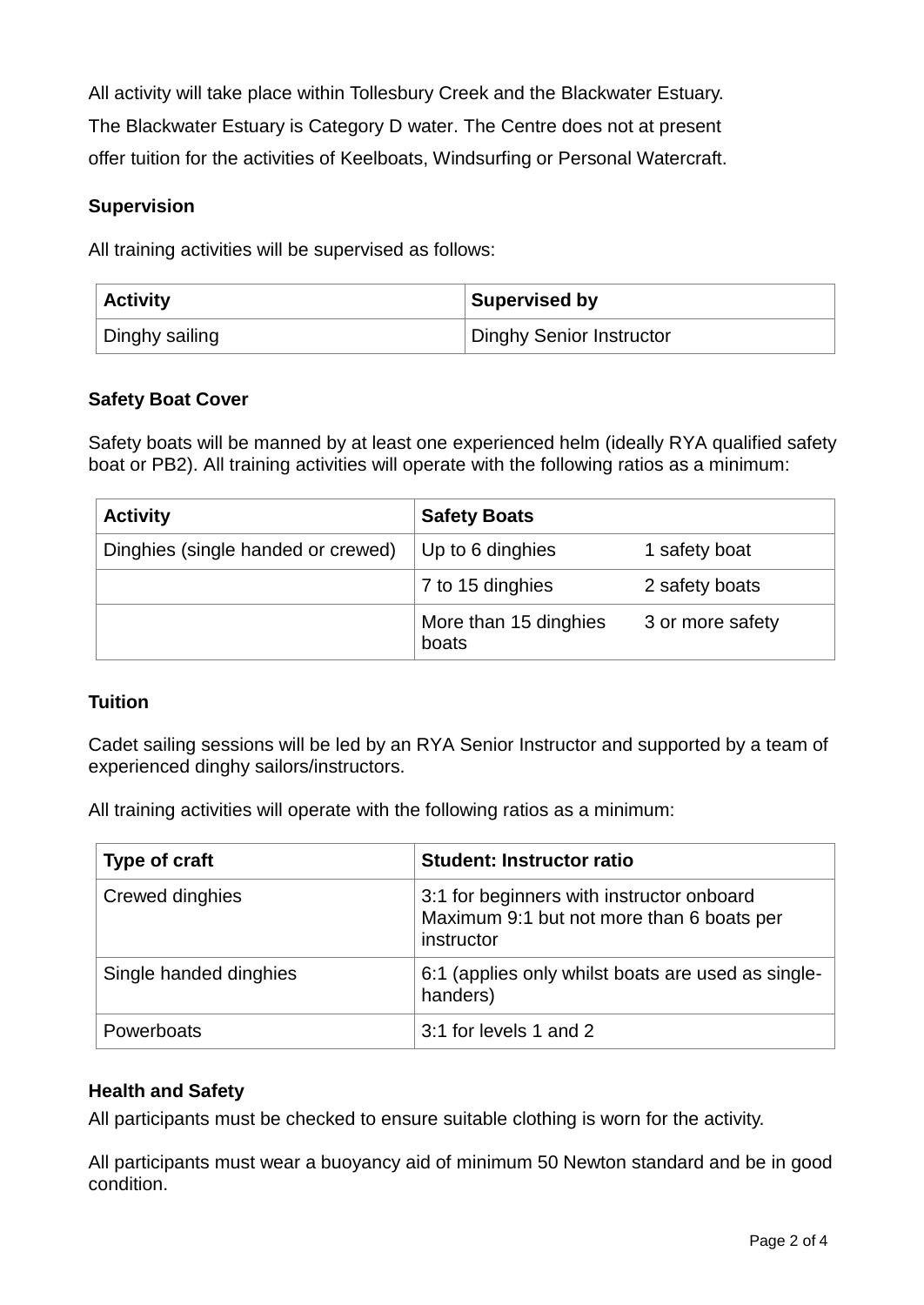In hot weather participants should be encouraged to apply sun cream and supplies of water must be available.

All participants must collect their designated tally (numbered elastic band) from the board before leaving the club boatyard and place it on their wrist.

Students must be supervised whilst moving around the boat yard due to the nature of physical risks present in this environment. Parents/carers are responsible for ensuring safe supervision of their children at all times when in the boat yard and walking dinghies to the hard for launching.

Parents not going afloat must ensure that they or a named representative is present on the club premises while a child is launched and while they are afloat. They may go away from the club provided that they remain within 10 minutes of it and carry a mobile phone.

On return to the club the cadet must immediately place their tally back on the board, and check with their instructor that the activity is finished before being released to a parent.

#### **Launching**

Before going afloat groups should be briefed regarding the activity to be undertaken.

Where children are involved in an activity there must be adult supervision between the club boatyard and the Hard. A constant lookout must be maintained for vehicles using the road.

No dinghy must launch until a safety boat is in attendance off the Hard.

#### **Capsize and Inversion**

The safety craft should respond to an unintentional capsize immediately and reassure the crew. The safety boat shall stay on station and be ready to aid with the recovery of the craft. If the coxswain of the safety boat deems it necessary they should lift the crew of the capsized boat into the safety boat and take them ashore, marking the capsized vessel appropriately. The senior instructor should then be notified of their actions.

Should a craft invert, the crew or safety boat crew should under no circumstances stay under, swim under or return under an inverted hull. The quickest way to free anyone trapped is to right the dinghy, so the hull should be brought into the 90 degree capsized position (eg. using leverage on the centerboard or stern quarter) where an acceptable method of recovery should be initiated.

Students shall be taught the appropriate capsize drills as recommended by the RYA.

#### **Safety Boats**

Safety boats will be manned by at least one experienced helm (ideally RYA qualified safety boat or PB2).

Kill cords **must** be worn at all times when the engine is running.